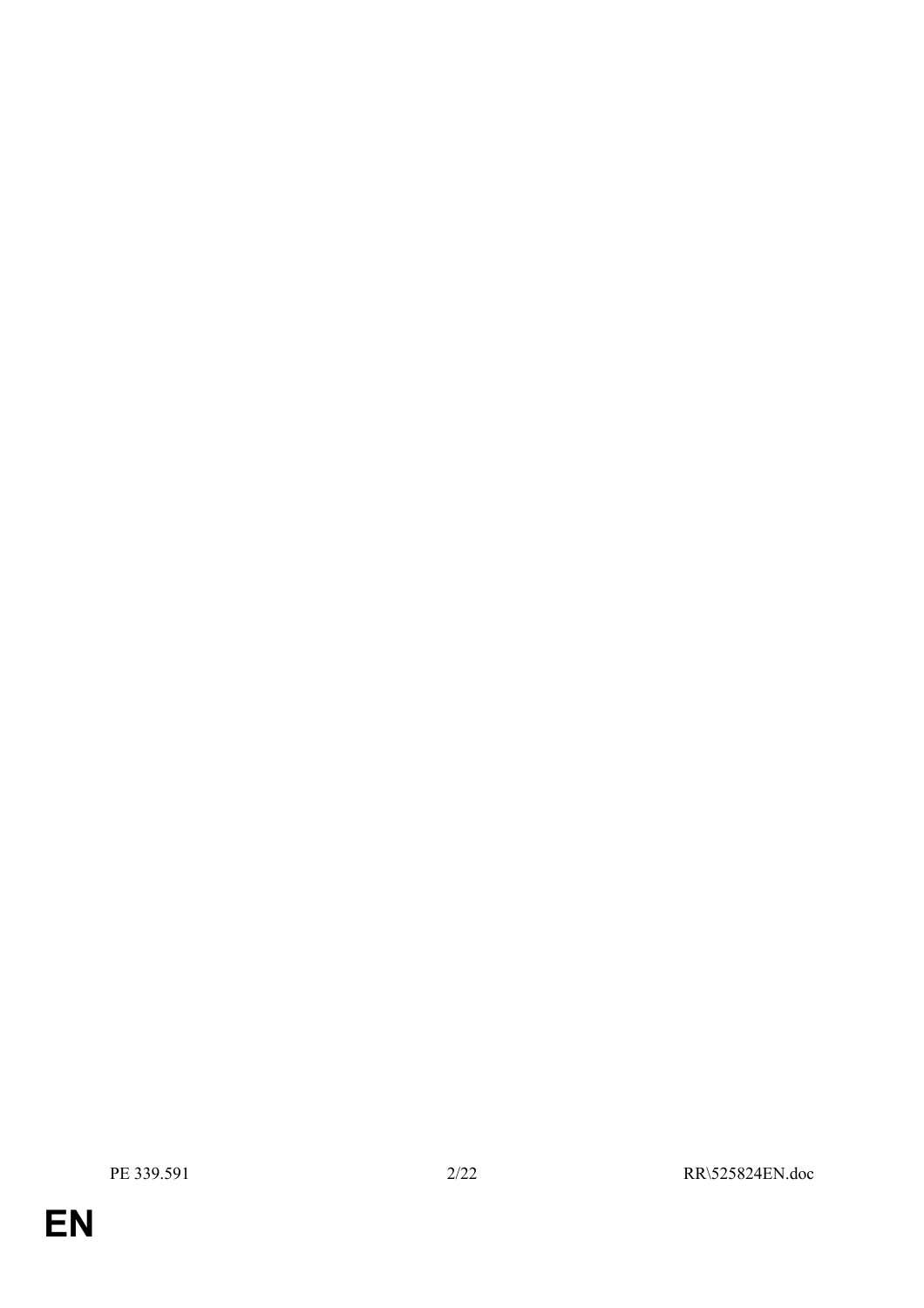# **CONTENTS**

# **Page**

| OPINION OF THE COMMITTEE ON LEGAL AFFAIRS AND THE     |  |
|-------------------------------------------------------|--|
| OPINION OF THE COMMITTEE ON INDUSTRY, EXTERNAL TRADE, |  |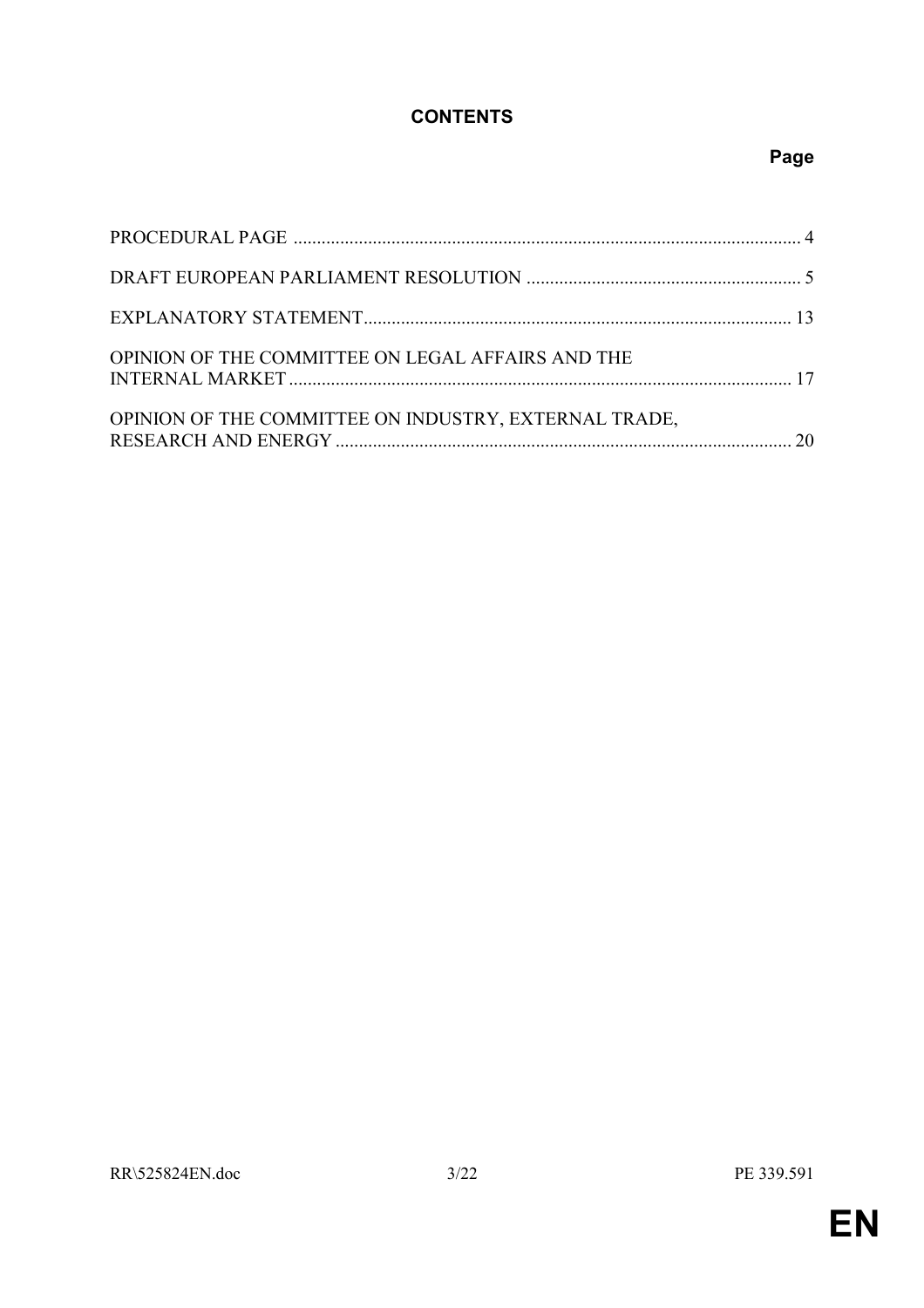# **PROCEDURAL PAGE**

By letter of 15 May 2003 the Commission forwarded to Parliament the First Report on the implementation of the Data Protection Directive (95/46/EC) (COM(2003) 265), which was referred to the Committee on Citizens' Freedoms and Rights, Justice and Home Affairs for information.

At the sitting of 4 September 2003 the President of Parliament announced that the Committee on Citizens' Freedoms and Rights, Justice and Home Affairs had been authorised to draw up an own-initiative report on the subject under Rules 47(2) and 163, and that the Committee on Legal Affairs and the Internal Market and the Committee on Industry, External Trade, Research and Energy had been asked for their opinions (C5-0375/2003).

The Committee on Citizens' Freedoms and Rights, Justice and Home Affairs appointed Marco Cappato rapporteur at its meeting of 9 September 2003.

The committee considered the draft report at its meetings of 22 January and 19 February 2004.

At the latter meeting it adopted the draft resolution unanimously.

The following were present for the vote: Jorge Salvador Hernández Mollar (chairman), Johanna L.A. Boogerd-Quaak (vice-chairwoman), Giacomo Santini (vice-chairman), Maurizio Turco (for Marco Cappato, rapporteur), Mary Elizabeth Banotti, Kathalijne Maria Buitenweg (for Patsy Sörensen), Michael Cashman, Carmen Cerdeira Morterero, Gérard M.J. Deprez, Adeline Hazan, Margot Keßler, Timothy Kirkhope, Eva Klamt, Luís Marinho (for Ozan Ceyhun), Marjo Matikainen-Kallström (for Charlotte Cederschiöld), Arie M. Oostlander (for Carlos Coelho), Elena Ornella Paciotti, Paolo Pastorelli (for Giuseppe Brienza), Hubert Pirker, Bernd Posselt, Olle Schmidt (for Baroness Ludford), Sérgio Sousa Pinto, Joke Swiebel, Anna Terrón i Cusí and Christian Ulrik von Boetticher.

The opinions of the Committee on Legal Affairs and the Internal Market and the Committee on Industry, External Trade, Research and Energy are attached.

The report was tabled on 24 February 2004.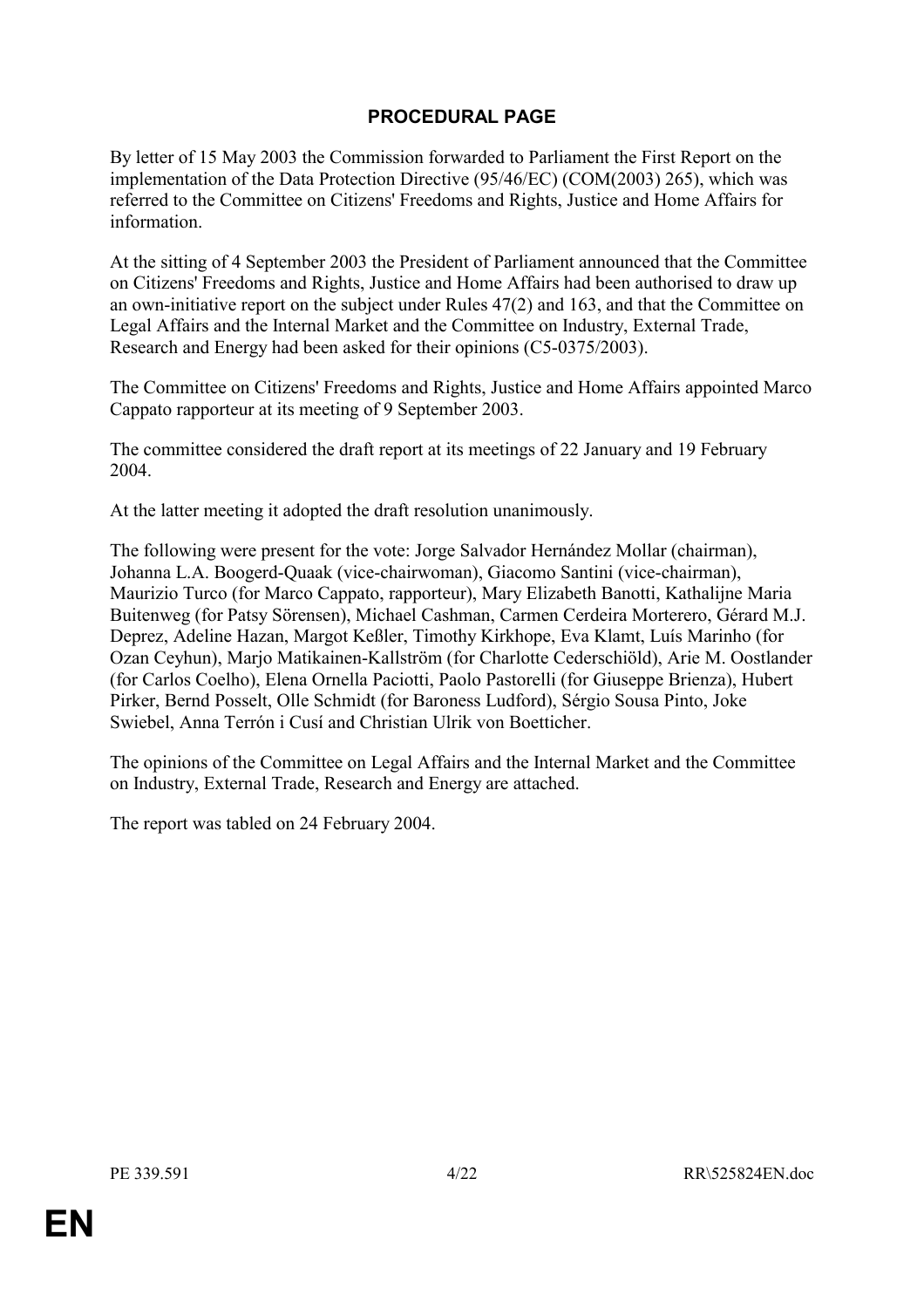# **DRAFT EUROPEAN PARLIAMENT RESOLUTION**

#### **on the First Report on the implementation of the Data Protection Directive (95/46/EC) (COM(2003) 265 – C5-0375/2003 – 2003/2153(INI))**

#### *The European Parliament*,

- having regard to the First Report on the implementation of the Data Protection Directive (95/46/EC) (COM(2003) 265 - C5-0375/2003),
- having regard to the texts that in international law protect the right to privacy, and notably Article 12 of the Universal Declaration of Human Rights of 10 December 1948, Article 17 of the International Covenant on Civil and Political Rights of 16 December 1966, Article 8 of the Convention for the Protection of Human Rights and Fundamental Freedoms<sup>[1](#page-4-0)</sup> of 4 November 1950, the Convention for the protection of individuals with regard to automatic processing of personal data<sup>[2](#page-4-1)</sup> of 28 January 1981 and the recommendations adopted by the Council of Europe,
- having regard to Article 6 of the TEU (respect for human rights and fundamental freedoms in the EU) and Article 286 of the EC Treaty, as well as Articles 7 (respect for private and family life) and 8 (protection of personal data) of the European Charter of Fundamental Rights,
- having regard to the EU laws that protect the right to privacy and to data protection, and notably Directive 95/46/EC of 24 October 1995 on the protection of individuals with regard to the processing of personal data and on the free movement of such data and Directive 2002/58/EC of the European Parliament and of the Council of 12 July 2002 concerning the processing of personal data and the protection of privacy in the electronic communications sector,
- having regard to other EU instruments concerning data protection in the field of the third pillar, and notably to the draft Greek Presidency working document on common rules for the protection of personal data within the framework of the third pillar, and having regard to the announcement made by Commissioner Vitorino that the Commission intended to propose a legal instrument on this issue in  $2004^3$  $2004^3$ ,
- having regard to the opinions of the working party on privacy established by Article 29 of Directive 95/46/EC,
- having regard to the documents relating to the transfer of transatlantic passengers' personal data to the USA, with particular reference to: the opinions of the Article 29 Working Party, the Commission communications, the US Undertakings, the opinion of the Belgian Committee on the Protection of Privacy on complaints by some passengers, and the complaint lodged with the Commission regarding the violation of Regulation (EEC) No 2299/89,

 $\overline{a}$ 

<span id="page-4-0"></span><sup>1</sup>  $^{1}$  ETS No 005.<br><sup>2</sup> ETS No 108.

<span id="page-4-1"></span>

<span id="page-4-2"></span> $3$  See Verbatim Report of Proceedings, sitting of Wednesday, 19 November 2003.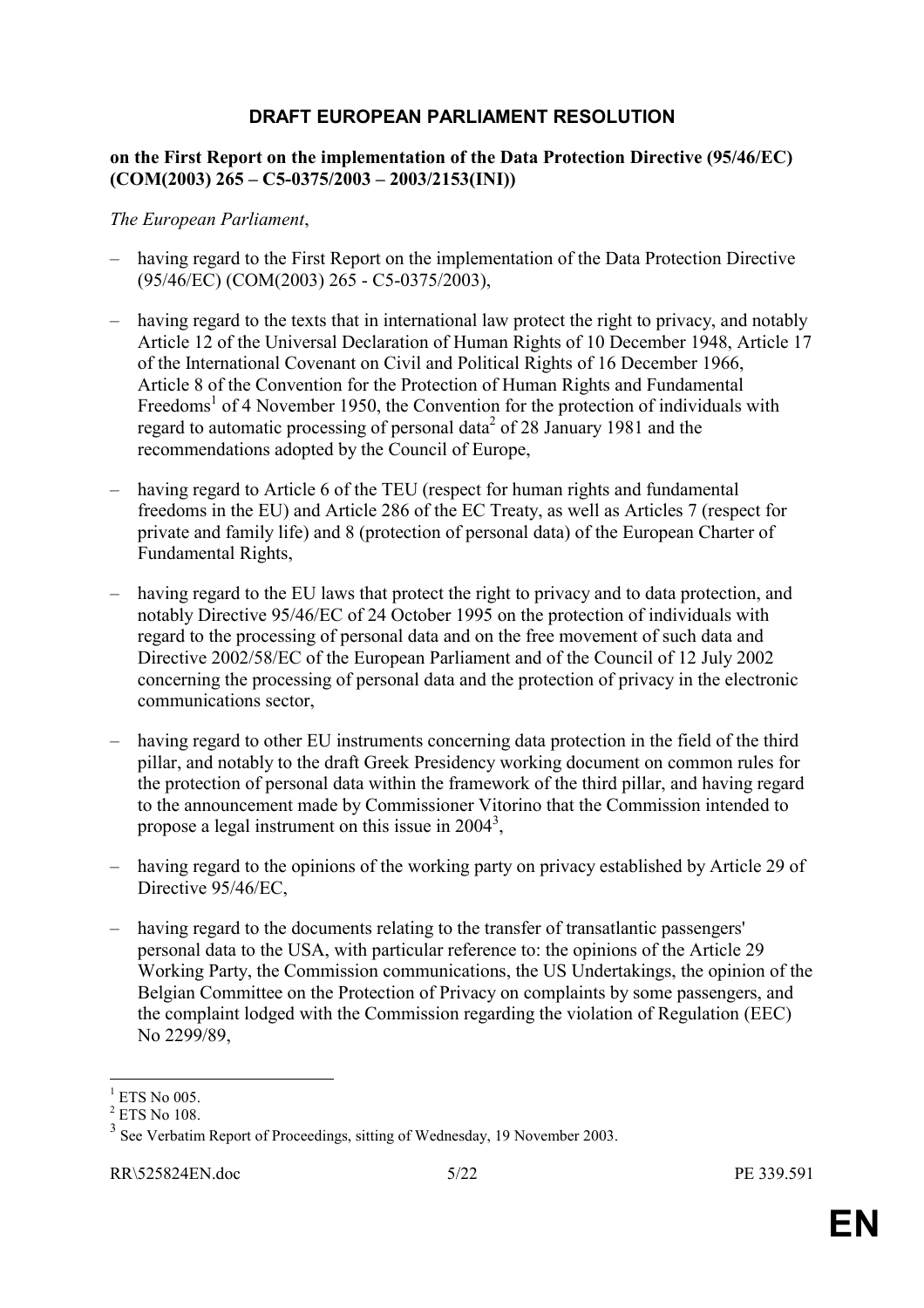- having regard to the Court of Justice judgment of 20 May 2003 in the Österreichscher Rundfunk and Others case,
- having regard to Rule 47(2) and Rule 163 of its Rules of Procedure,
- having regard to the report of the Committee on Citizens' Freedoms and Rights, Justice and Home Affairs and the opinions of the Committee on Legal Affairs and the Internal Market and the Committee on Industry, External Trade, Research and Energy (A5-0104/2004),
- A. whereas the right to privacy is a fundamental human right, as set out in all the main legal instruments that guarantee citizens' freedoms and rights at international, European and national level,
- B. whereas the EU has developed a legal regime aimed at guaranteeing citizens' privacy through a high standard of data protection in areas covered by the first pillar,
- C. whereas, due to the current pillar structure of the EU, activities that fall within the remit of the second and third pillars are excluded from this legal regime and are partially subject to fragmented specific provisions; whereas the European Parliament is only partially consulted and informed and whereas the Court of Justice has limited powers in this area,
- D. whereas Directive 95/46/EC charges the Commission with reporting to the Council and the European Parliament on the implementation of the directive and with proposing, if necessary, suitable amendments,
- E. whereas, since the terrorist attacks of September 2001, measures aimed at increasing security by modifying privacy and data protection rights have been adopted or are planned at national, European and international level,
- F. whereas data transfers to third states and organisations are an area of concern, both because of disparities in the laws of the Member States, some of which are excessively permissive and other excessively rigid, and, above all, because the binding assessment of the adequacy of the protection provided by recipients for a fundamental right of European citizens comes within the remit of the executive body, the Commission, and not that of Parliament,
- G. whereas negotiations are still underway between the EU and the US on the issue of the illegal transfer of transatlantic passengers' data to the US and whereas the EP has asked the Commission to take action pursuant to Article 232 of the EC Treaty,
- H. whereas the Belgian Committee on the Protection of Privacy has ascertained that the personal data of some European transatlantic passengers - including a Member of the European Parliament - were transferred to the USA illegally, in violation of Belgian law and European directives,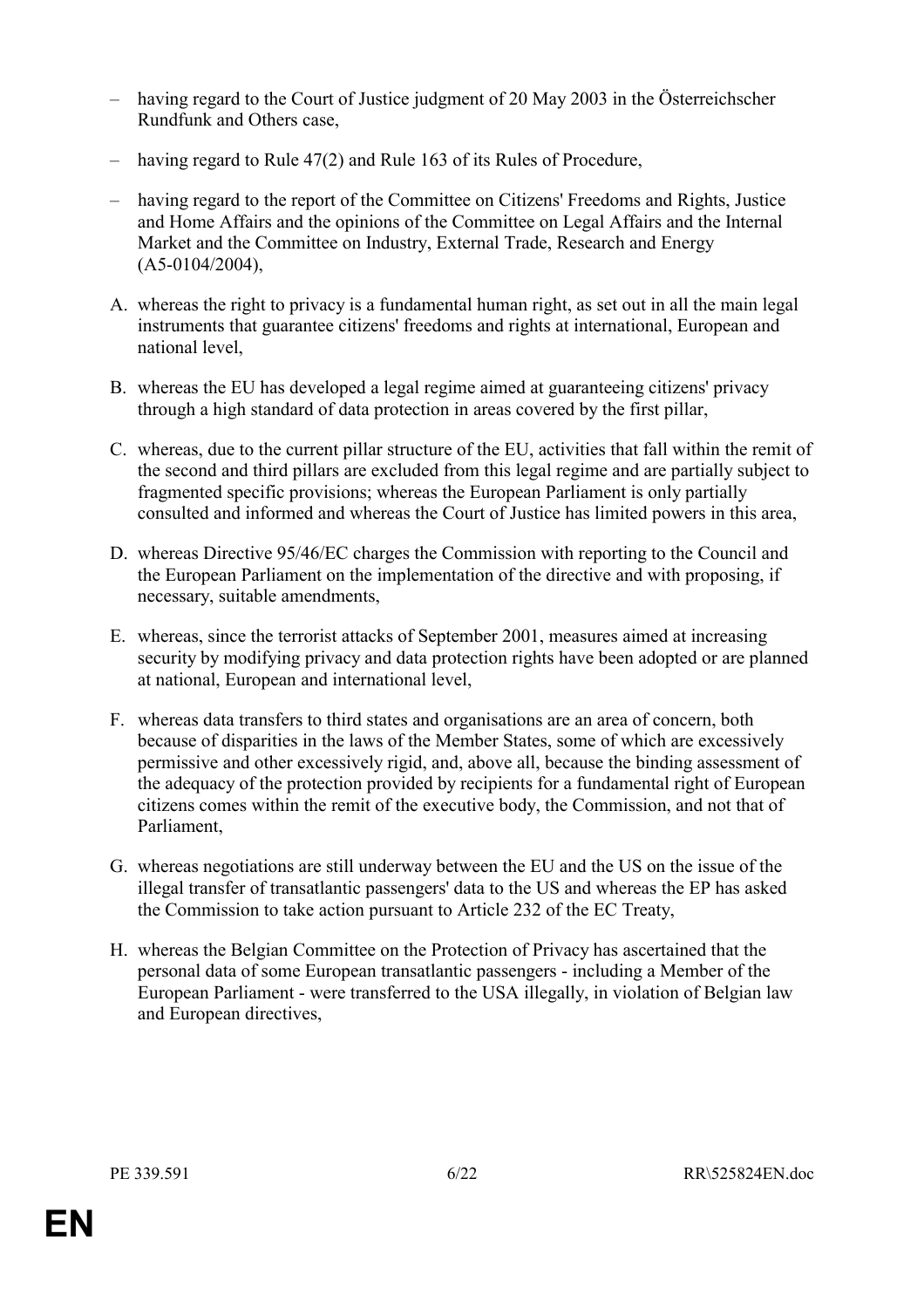- I. whereas the Article 29 Working Party stated in its opinion on the transfer to the USA of data relating to transatlantic passengers that 'the progress made does not allow a favourable adequacy finding to be achieved', and whereas a large number of further issues need to be resolved before the Commission can take an adequacy decision,
- J. whereas the EU, its institutions and the Member States are required to comply with the Charter of Fundamental Rights of the EU, particularly Article 8 thereof, the European Convention on Human Rights and Fundamental Freedoms and the general principles of international law, and whereas the current policies of data retention and data transfer to third countries are likely to result in their being seriously breached,
- K. whereas the Commission and Member States and national privacy protection authorities are responsible for the effective implementation of national and European privacy laws and for punishing violations of those laws,
- L. whereas national and European laws on the transfer of personal data to third countries have been flagrantly breached by the transfer of transatlantic passengers' personal data to the US law-enforcement authorities, and whereas the attitude of the Commission, the Member States and some privacy protection authorities - particularly those which under national law have the power to block data transfers - has been basically to connive at this violation of the law and of the principle of legality,
- M. whereas in the Internet global information society context, solutions cannot be found within the EU only,

#### **on the need for a comprehensive and trans-pillar European privacy and data protection regime**

- 1. Deplores the extremely serious delays that have occurred within the Commission in this matter and urges it to propose within the first half of 2004, as announced, a 'legal instrument' on the protection of privacy in the third pillar; this instrument should be binding in nature and aimed at guaranteeing in the third pillar the same level of data protection and privacy rights as in the first pillar; it should harmonise, according to these high standards, the current rules on privacy and data protection concerning Europol, Eurojust and all other third-pillar organs and actions, as well as any exchange of data between them and with third countries and organisations;
- 2. Considers that, in the long term, Directive 95/46/EC should be applied, following the appropriate modifications, to cover all areas of EU activity, so as to guarantee a high standard of harmonised and common rules for privacy and data protection;
- 3. Believes that respect for privacy and data protection rules should be guaranteed by national supervisory authorities, a common EU authority, to which citizens will have the right to appeal, and the Court of Justice; maintains that Parliament should also be consulted on, and have decision-making powers in respect of, all proposals concerning or having an impact on the protection of privacy within the EU, such as international agreements involving its bodies, adequacy findings and so on;
- 4. Considers that immediate steps should be taken to facilitate enjoyment by citizens of their right to privacy and protection of their personal data (access to data, correction,

RR\525824EN.doc 7/22 PE 339.591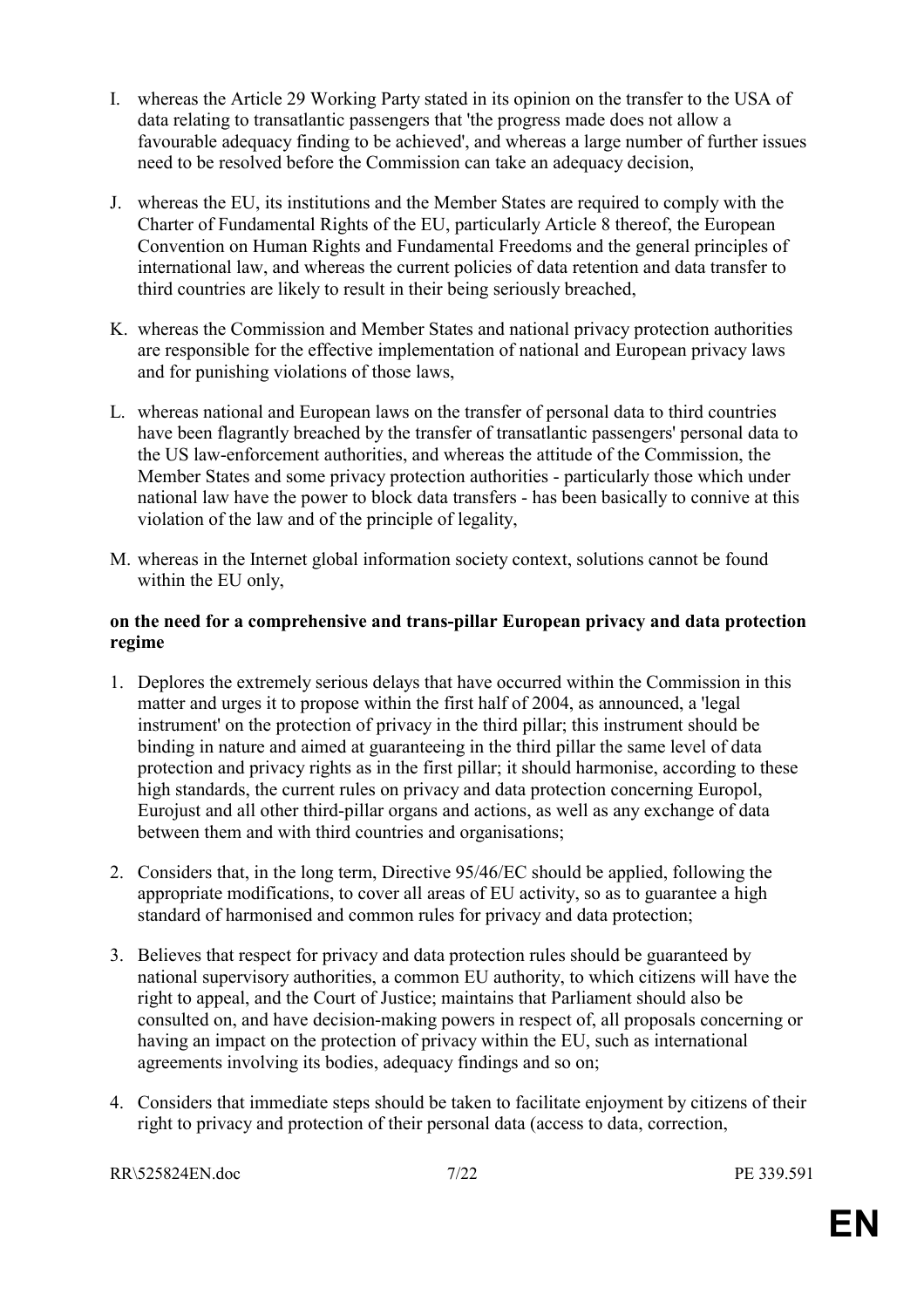amendment, deletion, etc.), involving the introduction of a single procedure for national privacy authorities regarding data stored in national and European databases coming under the first and third pillars;

5. Welcomes the fact that the Commission has conducted an open and in-depth consultation and debate with all interested parties (Member State governments and supervisory authorities, organisations, companies, citizens), on-line and off-line, on the implementation of the directive, and takes note of the results of this consultation;

### **on the implementation of Data Protection Directive 95/46/EC**

- 6. Regrets the fact that some Member States did not implement the directive before the deadline for transposition of 24 October 1998, thereby obliging the Commission to take legal action on 11 January 2000 against France, Luxembourg, the Netherlands, Germany and Ireland, but notes that all Member States have now done so; calls on Ireland to immediately notify to the Commission its recent law of implementation; regrets the fact that the tardy implementation of the directive by the Member States and the continuing differences in the way in which it is applied at national level have prevented economic operators from drawing maximum benefit from it, and have blocked some cross-border activities within the European Union;
- 7. Calls on all the actors concerned, European institutions, Member States and data protection authorities, as well as economic and societal actors, to make their contribution and cooperate to ensure correct implementation of the data protection principles regulated by the directive;
- 8. Shares the view of the Commission that, since implementation of the directive has been slow and experience with it is still very limited, the directive should not be amended for the time being (except as indicated in paragraph 16), and that current shortcomings in the implementation of the directive should be overcome by actions taken at the European and national level by Member States and data protection authorities following the programme announced in the Commission's communication;
- 9. Points out that the completion of the internal market is conditional upon guaranteed data protection; accordingly, calls on the Commission to highlight the areas in which diverging interpretations of the directive are hampering the smooth operation of the internal market, and to report on this to the European Parliament;
- 10. Shares the Commission's view that, if after a deadline of six months this cooperation does not produce the results expected, it will bring those Member States failing or refusing to comply with the directive to Court; considers, in this connection, that the Commission should show particular vigilance and determination as regards the proper application of legal exceptions to privacy laws, so as to ensure compliance with the ECHR and the related case law;

#### **on data transfers to third states or organisations**

11. Welcomes the intention of the Commission of simplifying the regulatory framework for enterprises as regards requirements for international transfers of data;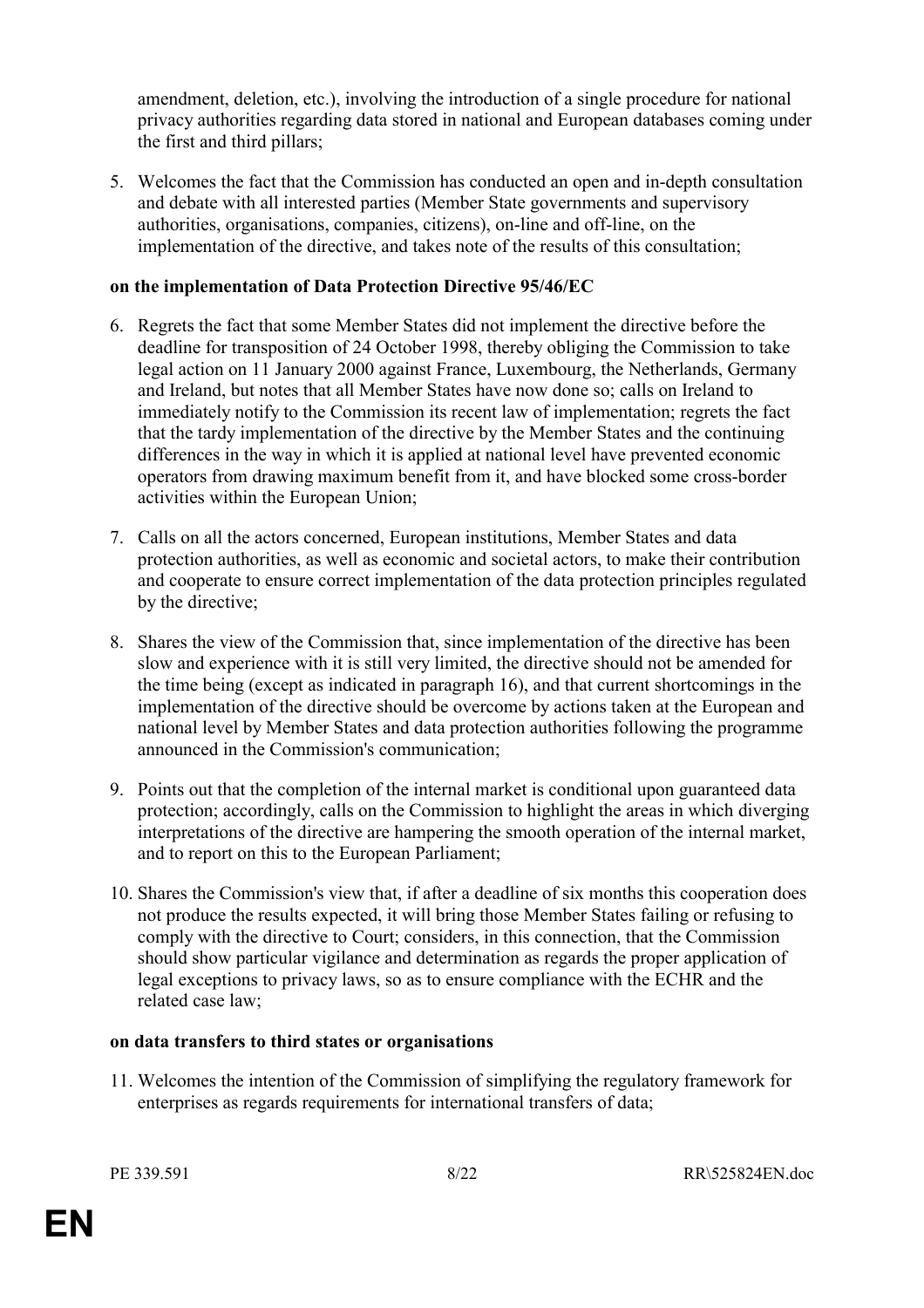- 12. Recalls that no exception should be allowed to the principle that first-pillar-related data can only be transferred to third countries and organisations if the data protection level is similar to that of the EU;
- 13. Points out, notably to Europol, Eurojust and other third-pillar organs, that law enforcement-related data can only be transferred on a case-by-case basis to countries or organs that respect human rights and fundamental freedoms, democracy, the rule of law and European data protection standards, such as the data protection principles laid down by Council of Europe Recommendation R (87) 15 on the use of data of a personal nature in the police sector; asks, furthermore, to be consulted before - and receive reports after such transfers take place; urges Europol and Eurojust to clarify and make available to citizens and to Parliament the necessary information on the exchange of data, whether personal or not, with third countries and organisations;
- 14. Reiterates that, as stated in the opinion of the Belgian Committee on the Protection of Privacy, the opinions of the Article 29 Working Party and the report of the EU network of experts on human rights, EU data protection standards are seriously infringed when personal data are, without informing and obtaining the consent of the data subject, transferred or accessed directly and systematically by a third state party or lawenforcement authority, notably when data are collected for another purpose and without judicial authorisation, as in the case of US authorities accessing transatlantic passenger data collected in the EU by airline companies and electronic reservation systems;
- 15. Agrees with the Article 29 Working Party's opinion on the inadequacy of the current privacy arrangements in the United States and on the latest version of the Undertakings, as well as on the remaining problem areas; considers the progress made in this connection during a year of negotiations between the Commission and the US authorities to be totally inadequate;
- 16. Proposes that the directive be amended so as to make the assessment of the adequacy of the protection provided for the personal data of European citizens by a third country to which such data are to be transferred subject to Parliament's approval;
- 17. Calls for the agreements currently being negotiated or already negotiated which entail the transmission of personal data between the EU and third countries or bodies to guarantee an adequate level of data protection and, in any case, to maintain the level guaranteed in Directive 95/46/EC;

#### **on exceptions to privacy laws**

18. Believes that Member States' laws providing for the wide-scale retention of data related to citizens' communications for law-enforcement purposes are not in full conformity with the European Convention on Human Rights and the related case law, since they constitute an interference in the right to privacy, falling short of the requirements of: being authorised by the judiciary on a case-by-case basis and for a limited duration, distinguishing between categories of people that could be subject to surveillance, respecting confidentiality of protected communications (such as lawyer-client communications), and specifying the nature of the crimes or the circumstances that authorise such an interference; believes, furthermore, that serious doubts arise as to their necessity within a democratic society and - as specified by Article 15 of Directive 2002/58/CE - as to their appropriateness and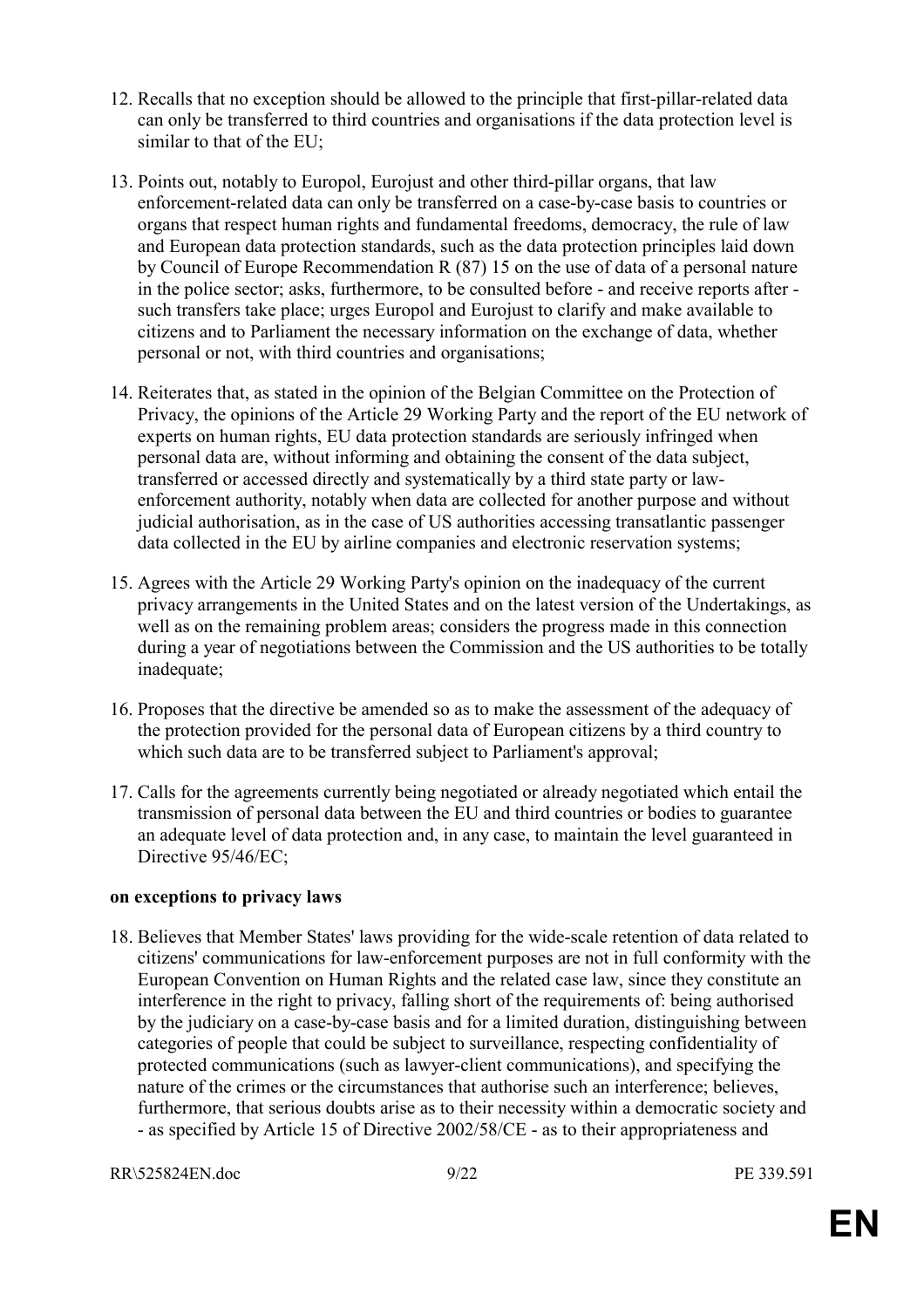proportionality;

19. Asks the Commission to produce a document on the right to privacy and the conditions for exceptions to be legal, on the basis of the European Convention on Human Rights, the related case law and EU data protection directives and urges the EU institutions to launch an open and transparent debate on the basis of this document;

### **other concerns**

- 20. Asks the Member States to respect criteria of legal clarity and legal security for better regulation when implementing the directive in order to avoid any unnecessary burden on enterprises and particularly on SMEs;
- 21. Stresses that the free movement of personal data is vital for the smooth operation of virtually all Union-wide economic activities; it is therefore necessary to resolve these differences of interpretation as soon as possible, to enable multinational organisations to frame pan-European data protection policies;
- 22. Stresses the need for the Member States and the European institutions to adopt an equivalent level of protection of fundamental rights and protection of individuals in applying both Directive 95/46/EC and Regulation (EC) No 45/2001 on data protection;
- 23. Calls on the Commission to adopt an approach seeking to harmonise this directive with other legislative provisions, such as the proposal for a European Parliament and Council directive for the approximation of laws, regulations and administrative provisions of the Member States concerning consumer credit, in order to avoid inconsistencies between such proposals;
- 24. Calls on Member States and supervisory authorities to create a less complex and burdensome environment for data controllers and agrees with the Commission on the need to avoid imposing requirements that could be dropped without any detrimental effects for the high level of protection guaranteed by the directive;
- 25. Stresses that the management and protection of data are nowadays a critical factor of success for companies;
- 26. Agrees with the Commission on the need for improvements to be made in order for economic operators to have a wider choice of standard contractual clauses in the field of data protection and that these should possibly be based on clauses submitted by business representative associations;
- 27. Calls on Member States to ensure that data protection authorities are provided with the necessary means to comply with the tasks foreseen by Directive 95/46/EC, and that they are independent and autonomous from national governments; considers that data protection authorities should keep enhancing their efficiency and effectiveness and play a more active role at national and European level in the framework of the Article 29 Working Party, for instance in helping to implement the programme proposed by the Commission and in ensuring that the law is implemented;
- 28. Regrets that seven Member States Belgium, Germany, Greece, France, Luxembourg, the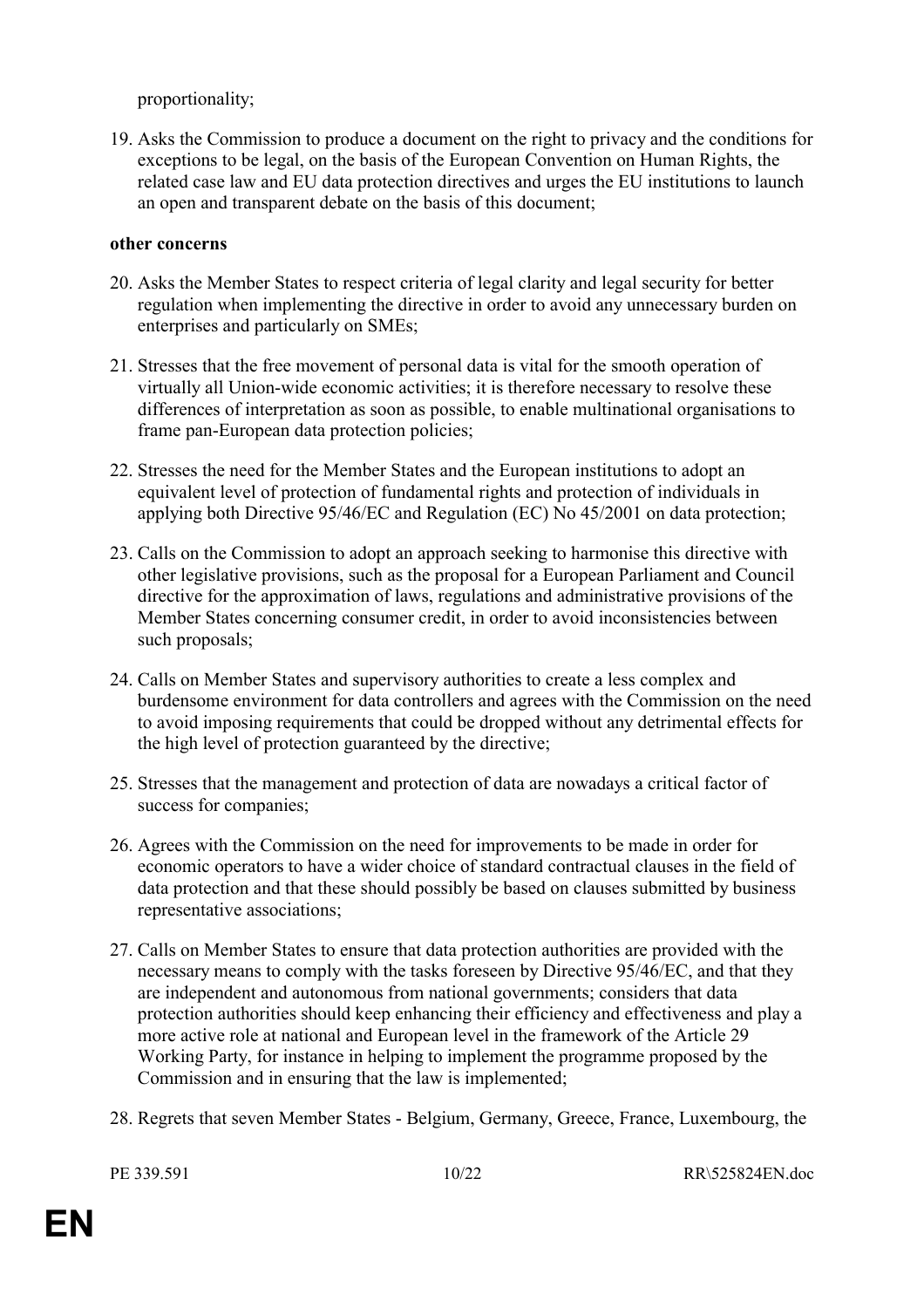Netherlands and Portugal - have not respected the deadline for implementation of Directive 2002/58/EC set for 31 October 2003, and calls on them to take the necessary measures;

- 29. Calls on the Commission, the Member States and national privacy authorities to carry out annual assessments of compliance with national and international privacy laws, irrespective of the pillar concerned, and, where appropriate, to submit amendments to legislation, to forward these amendments to the relevant bodies - particularly parliamentary bodies - and to make them publicly available, *inter alia* on the Internet;
- 30. Expresses concern at the development of SIS and the Council plans under which SIS II should allow new categories of alerts (persons and objects) and new sectors to be added, alerts to be inter-linked, the period during which alerts may be stored to be changed, biometric data (especially photographs and fingerprints) to be registered and transferred, and access to be provided to new authorities, namely Europol, Eurojust and national judicial authorities, where necessary, for purposes other than those originally laid down, such as the transmission of European arrest warrants; deplores, furthermore, the legal confusion created by the fact that SIS covers both first and third pillar matters, with different levels of privacy protection;
- 31. Expresses concern at the general approach taken by the Council to proposals seeking to incorporate biometric data (digital photographs and fingerprints) into visas and residence permits using an electronic chip, particularly because such data can easily be copied into centralised databases when checks are carried out; is concerned that new developments in the field of data protection, such as the possible use of biometrics, will put more demands on the supervisory authorities that are currently 'under-resourced for their wide range of tasks<sup>[1](#page-10-0)</sup>; calls on the Member States to make additional resources available for the data protection supervisory authorities to ensure the effective functioning of the system;
- 32. Calls on the Member States and national and European authorities to ensure that privacy legislation is not misused intentionally or unintentionally to undermine the right of access to documents, administrative transparency and institutional advertising, or to make it excessively difficult for individuals to exercise their 'right to be known'; calls on the Commission to submit a report, based on an opinion of the Article 29 Working Party, on this type of abusive conduct and to put forward guidelines and, where appropriate, legislative measures with a view to guarding against such practices;
- 33. Calls on the Commission to continue to monitor the issue of video surveillance, not least in the light of national judicial rulings, and awaits the submission of the proposal on the protection of privacy at the workplace, of which advance notice has been given;
- 34. Urges Eurojust to state exactly which national and European provisions it has been and is implementing, given that there is much confusion and some serious doubts surrounding this matter;
- 35. Believes that self-regulation is a good means of avoiding excessively detailed legislation and calls on the business community to create a European code of conduct on personal data protection;

<span id="page-10-0"></span> $\overline{a}$  $1$  COM(2003) 265.

RR\525824EN.doc 11/22 PE 339.591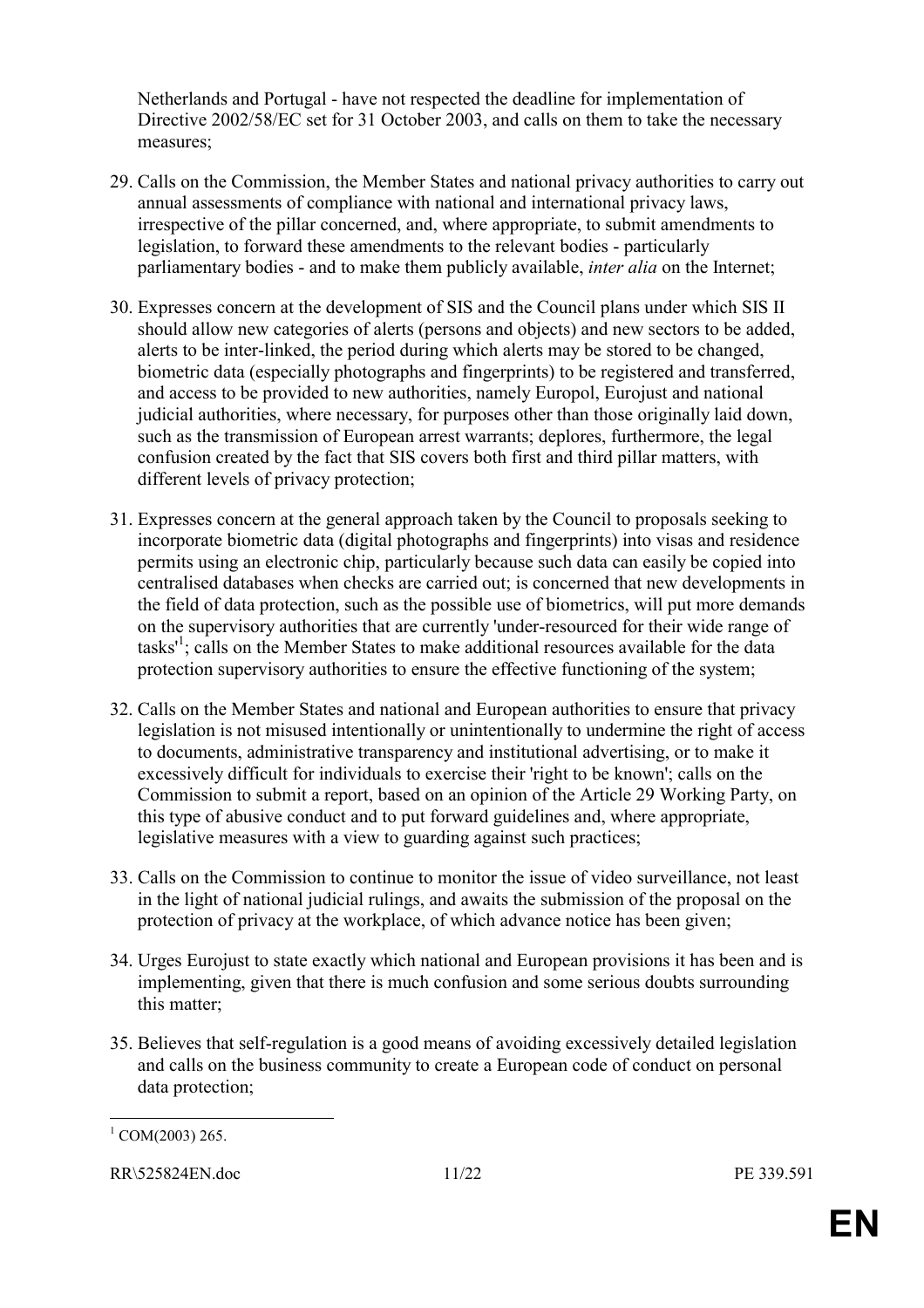- 36. Asks for an additional effort towards internationally agreed principles to be made at the national, European and international level in order to improve the application of OECD guidelines and the Council of Europe Convention;
- 37. Points out that privacy and personal data protection should be part of the educational curriculum related to computers and the Internet; asks the Member States and the Commission to promote citizens' awareness in the field of data protection rights;
- 38. Instructs its President to forward this resolution to the Council and the Commission, the governments and parliaments of the Member States, the national privacy authorities, Europol and Eurojust and the United States Government.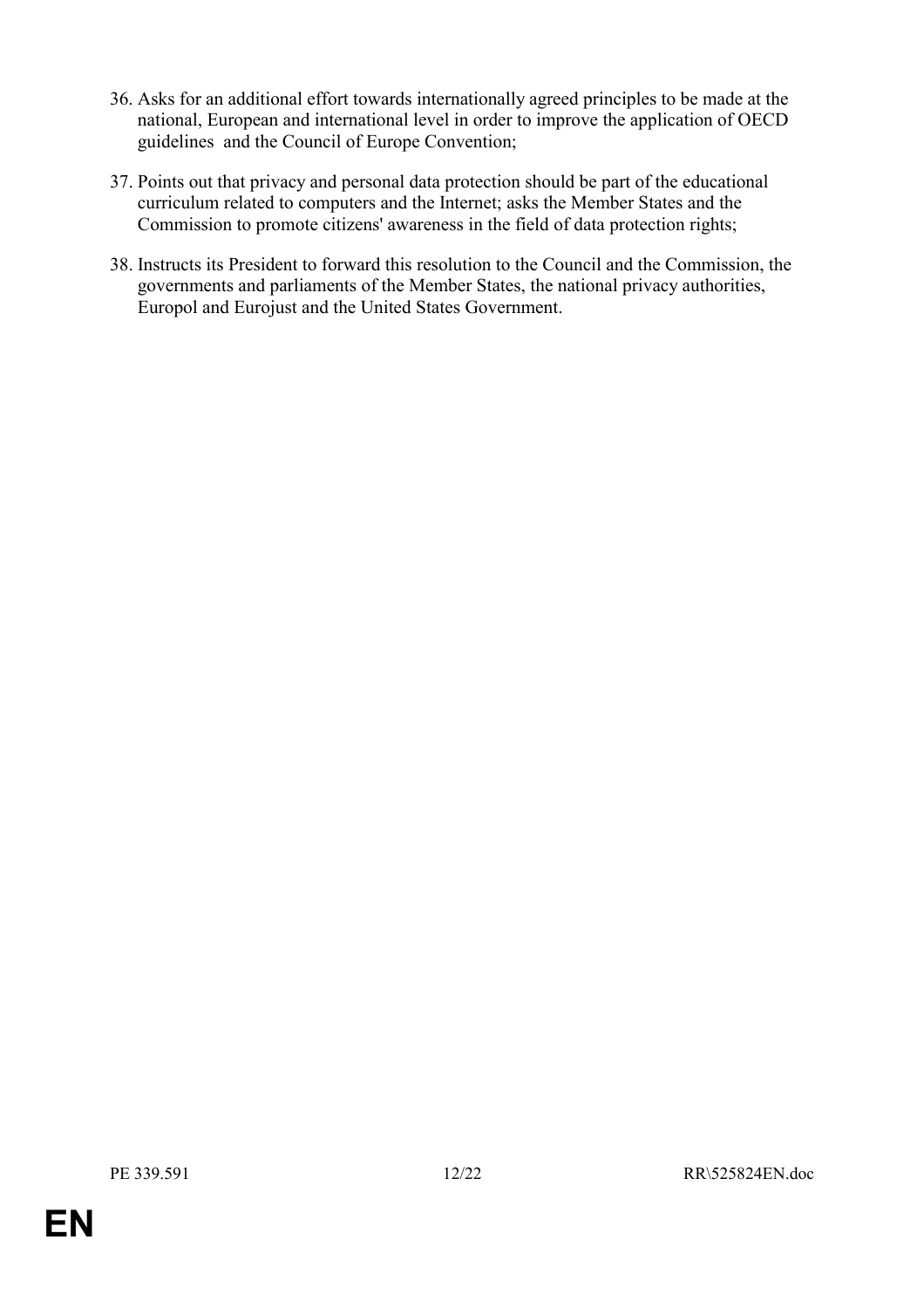# **EXPLANATORY STATEMENT**

#### **Introduction**

The right to privacy and the protection of personal data in the European Union is safeguarded by numerous international, European and national instruments that ensure a high standard of protection. Besides the rules laid down in United Nations conventions, which establish respect for private life as a human right and fundamental personal freedom, specific protection has been provided for at European level, on the one hand by the European Convention on Human Rights and Fundamental Freedoms (ECHRFF), by the case law of the European Court of Human Rights (ECHR) and by the Council of Europe Convention for the Protection of Individuals with regard to Automatic Processing of Personal Data, and on the other hand by the European Union which, via a series of measures - in particular Directive 95/46/EC of 24 October 1995 on the protection of individuals with regard to the processing of personal data and Directive 2002/58/EC on the protection of privacy in the electronic communications sector - has laid down rules for the application of the principles and rules already established.

Although the 'formal' protection of the right to respect for private life, at least in areas covered by the first pillar, is in essence relatively satisfactory, there are concerns surrounding the weakening of the 'substantial' protection of that right. Many states have passed so-called 'antiterrorism' laws which imperil fundamental rights and freedoms that lie at the heart of democracy and the rule of law. The right to privacy has been one of the first victims of this emergency legislative approach, which aims to redraw the fine dividing line between fundamental rights and lawful and necessary interference in a democratic society for reasons of 'public order'.

This report, which aims to take stock of the protection of privacy in the UE, first of all addresses the current situation and the structural reforms needed at European level, and then moves on to the issue of the implementation of the above-mentioned directives, offering some suggestions as to the action to be taken, the issue of the transfer of personal data to third states, and the threat posed to the protection of privacy by interference by the state and by third parties - often on behalf of the former.

#### **1. The European Union and privacy: fragmented protection**

The protection of privacy in the European Union is subject to different rules, in terms both of vertical (international, European, national) and horizontal (pillar-specific) measures. The provisions of international law and the ECHRRF and relevant case law are applicable 'horizontally' across the three pillars, but the guarantee regimes defined in the abovementioned directives are only valid in areas covered by the first pillar. With regard to the application of Directive 95/46/EC to the third pillar, and the establishing of specific rules applicable to the third pillar as a whole, the preferred strategy has so far been to create *ad hoc* rules relating to the body responsible for processing specific types of personal data. This has led to an extremely confused and fragmented situation, which is very hard for members of the public - and also experts - to fathom and therefore to effectively assert their rights.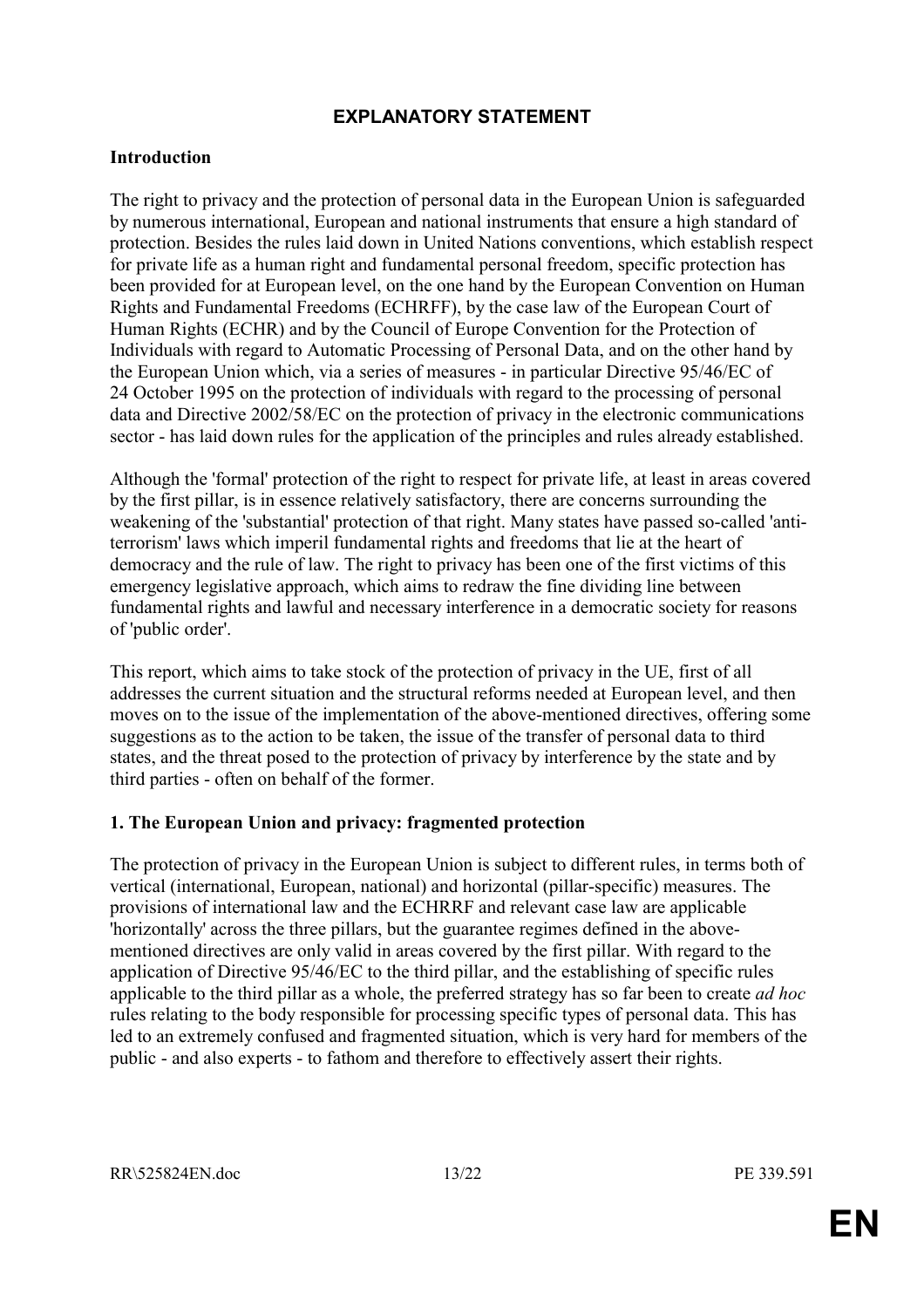This situation requires urgent rectification. Your rapporteur, despite condemning the lengthy delay in this area, welcomes the Commission's undertaking, as announced by Commissioner Vitorino, to present at the earliest opportunity a proposal on data protection in third pillar areas, and considers it essential in the short term for there to be harmonisation or at least clarification of the principles, their application and the methods of ensuring respect for the right to privacy in the context of the processing of personal data. In the long term, and especially in view of the abolition of the EU pillar structure advocated in the European Constitution, it is to be hoped that Directive 95/46/EC will be applied horizontally, with the requisite adjustments. In any event, your rapporteur stresses the urgent need to guarantee that all citizens can easily access the data relating to them, possibly by means of a single procedure before the relevant national guarantors, with the possibility of appeal to a common European supervisory authority and to national and European courts should access be denied.

### **Implementation of Directive 95/46/EC**

The European Commission has just issued a communication concerning the implementation of Directive 95/46/EC on the processing of personal data. The Commission, which is required under Article 33 of that directive to report on the implementation of the directive and to suggest any necessary amendments, decided not to propose any modifications, for a variety of reasons which your rapporteur supports, and which are set out in the communication. It is important to note while on this point that implementation of the directive has proved decidedly problematic, as emerged during the public consultation process launched by the Commission with a view to preparing the communication: excessive time taken to adopt the transposition acts (and notify these to the Commission), related decisions by the Commission to open infringement proceedings against certain states, contrasts in transposition at national level, difficulty for both the guarantor authority and the other bodies responsible for implementing the law to enforce respect for the rights and obligations established and excessive complications and formalism in the notification procedures. The programme of initiatives the Commission has drawn up to resolve these problems offers a possible solution, but one that has to be assessed on the basis of its results in terms of clarification and simplification as regards the 'horizontal' obligations and rights - i.e. for all members of society - arising from the directive. In this sense it would be worthwhile laying down stage markers and a deadline for the discussions which the Commission is to hold with the Member States and the authorities on the basis of the programme. A time limit of one year would seem reasonable for the Member States to take the necessary measures.

Once the time needed to iron out the discrepancies between European and national law has passed, the Commission should however take resolute action against recalcitrant Member States which have in its opinion violated the letter and the spirit of the directive. It is also to be hoped that the Commission would report to the EP on the implementation of the directive on a yearly basis.

# **Transfer of data to Third States**

Commissioner Bolkestein stated at the joint meeting of the Committee on Legal Affairs and the Internal Market and the Committee on Citizens' Freedoms and Rights, Justice and Home Affairs which took place on 1 December 2003 that the accessing by US authorities of personal data on passengers on Transatlantic flights was 'illegal'. Stefano Rodotà, the Italian privacy guarantor and chairman of the Article 29 Group asserted at the same meeting that some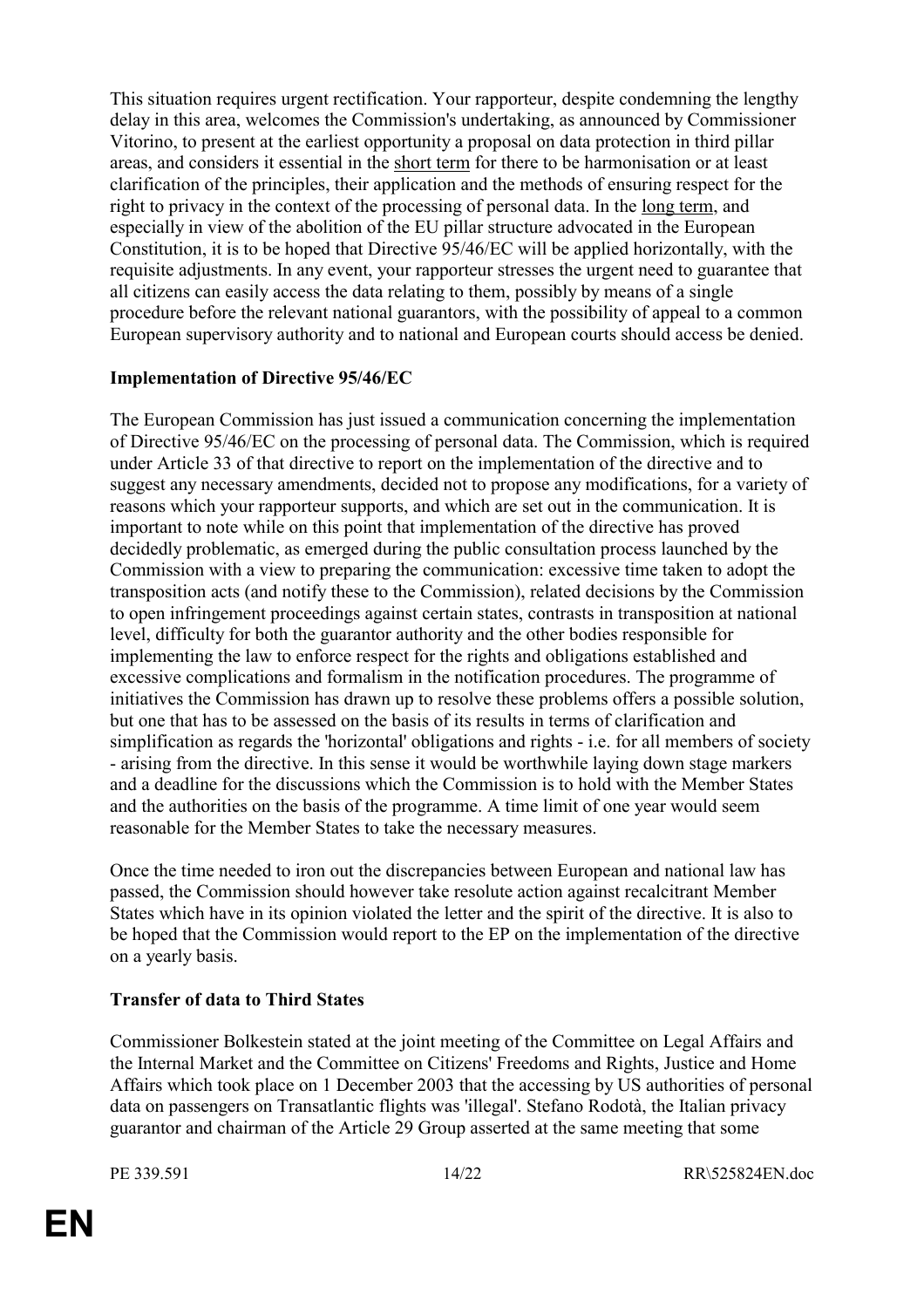national guarantors could have brought injunctions against the airline companies to suspend the transfer of data, but decided not to do so. Your rapporteur is greatly alarmed at the fact that when faced with a clear breach of European and national law and of the fundamental right to privacy, those institutionally responsible for ensuring observance of those laws and rights failed to do this and in essence became instrumental in violations of the law. Not only this, but the Commission quickly took the opportunity to propose a European framework for the retention and processing of data relating to European flights that drew on the US model. Your rapporteur does not agree with the political choices made by the Commission, and is convinced that at this juncture only a ruling from the European Court of Justice will clarify this legal 'imbroglio'.

Guarantees on the transfer to Third States of data collected in the context of first pillar activities have been violated, but there are even greater concerns with regard to the third pillar. Owing to international cooperation in the combating of terrorism, there has been an increase in the transfer to Third States of data relating to third pillar activities stored in the databases of various bodies (Europol, Eurojust, SIS, etc.). As has been shown above, even data collected in the context of first pillar activities (transport: Transatlantic flights) are being made accessible to Third States (the United States) for reasons of public order, which also poses a question as regards legality. In view of the sensitivity of the information exchanged, the minimum rule that must be established is the application of a democratic clause prohibiting the transfer of data to states that do not respect basic human rights and freedoms, democracy, the rule of law, and in particular the principles laid down by the Council of Europe in Recommendation R (87)15 regulating the use of personal data in the police sector.

### **Exceptions to privacy laws**

International human rights treaties guaranteeing the right to privacy normally contain a clause on legal exceptions to that right. The prohibition of interference by the public authorities in the exercising of the right to privacy is normally attenuated by the establishing of exceptions founded on a law, which are necessary in a democratic society in the interests of national security, public safety, the economic well-being of the state, the prevention of disorder and crime, moral protection and the protection of the rights and freedoms of third parties. The case law of the European Court of Human Rights features interpretations of the clause contained in the ECHRRF. Interpreting these exceptions in a restrictive manner, the Court has applied the criteria of legality, legitimacy and necessity in a democratic society in a series of rulings which have resulted in case law that is extremely attentive to the defence of citizens' privacy from interference by the public authorities or third parties and which is also binding on the European Union and the Member States, given that they are all signatories to the ECHRFF, that Article 6 TEU refers to the ECHRFF and the related case law and that the European Court of Human Rights is recognised as having competence to assess the conformity of Community acts to the ECHRFF and that the EU Member States are responsible for the decisions adopted by the Union. The insertion in Article 15 of Directive 2002/58/EC of the possibility for EU Member States to lay down rules on the retention of data, as well as the clause excluding third pillar activities from the scope of the directive do not exempt the Union from compliance with the ECHRFF or with the case law of the Court.

In the opinion of your rapporteur, the rules on the systematic retention of data on communications flows between citizens, for time periods exceeding those laid down for the issuing and payment of invoices, which is a type of retention imposed by states on telephone

RR\525824EN.doc 15/22 PE 339.591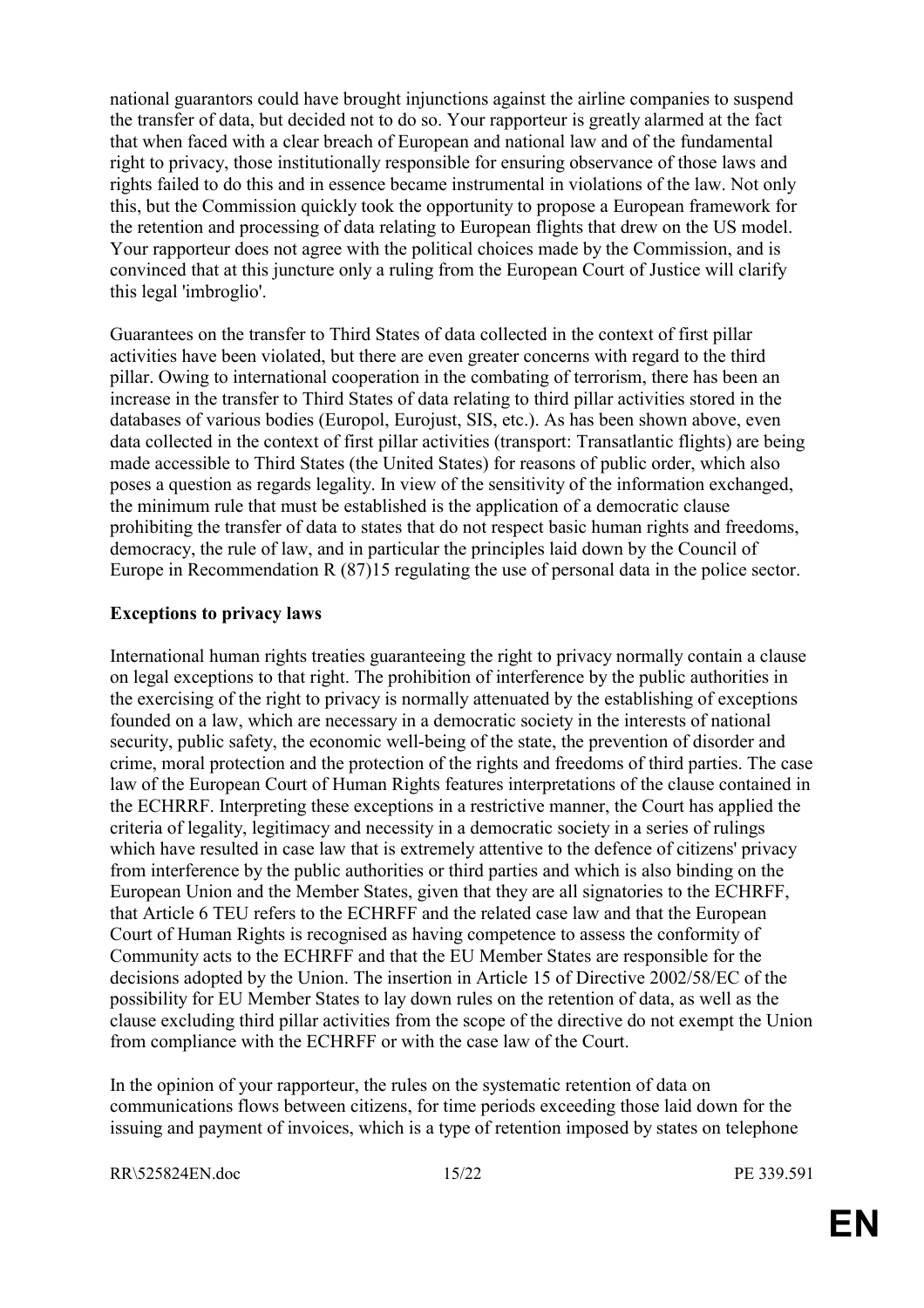companies for reasons of public order, pose serious problems in terms of conformity with the case law of the European Court of Human Rights and therefore with Community law<sup>1</sup>.

Since the Commission, like the European Parliament, initially expressed its opposition to the inclusion of a reference to data retention, it should in the opinion of your rapporteur draw up a second document, based on an analysis of the case law of the European Court of Human Rights, that serves to guide the Member States in the transposition of Directive 2002/58/EC, in order to ensure that the national and European rules relating to the right to privacy conform to European legislation on human rights.<sup>[2](#page-15-1)</sup>

<span id="page-15-0"></span> $\overline{a}$  $1$  for an in-depth analysis of the case law of the European Court and assessments of incompatibility of the rules on the retention of data on communications, see *Memorandum of laws concerning the legality of data retention with regard to the rights guaranteed by the European Convention on Human Rights*, prepared by Covington and Burling for Privacy International. 2

<span id="page-15-1"></span><sup>&</sup>lt;sup>2</sup> The rapporteur wishes to thank Ottavio Marzocchi, adviser to the members of the Radical Party in the European Parliament, for his contribution to this report.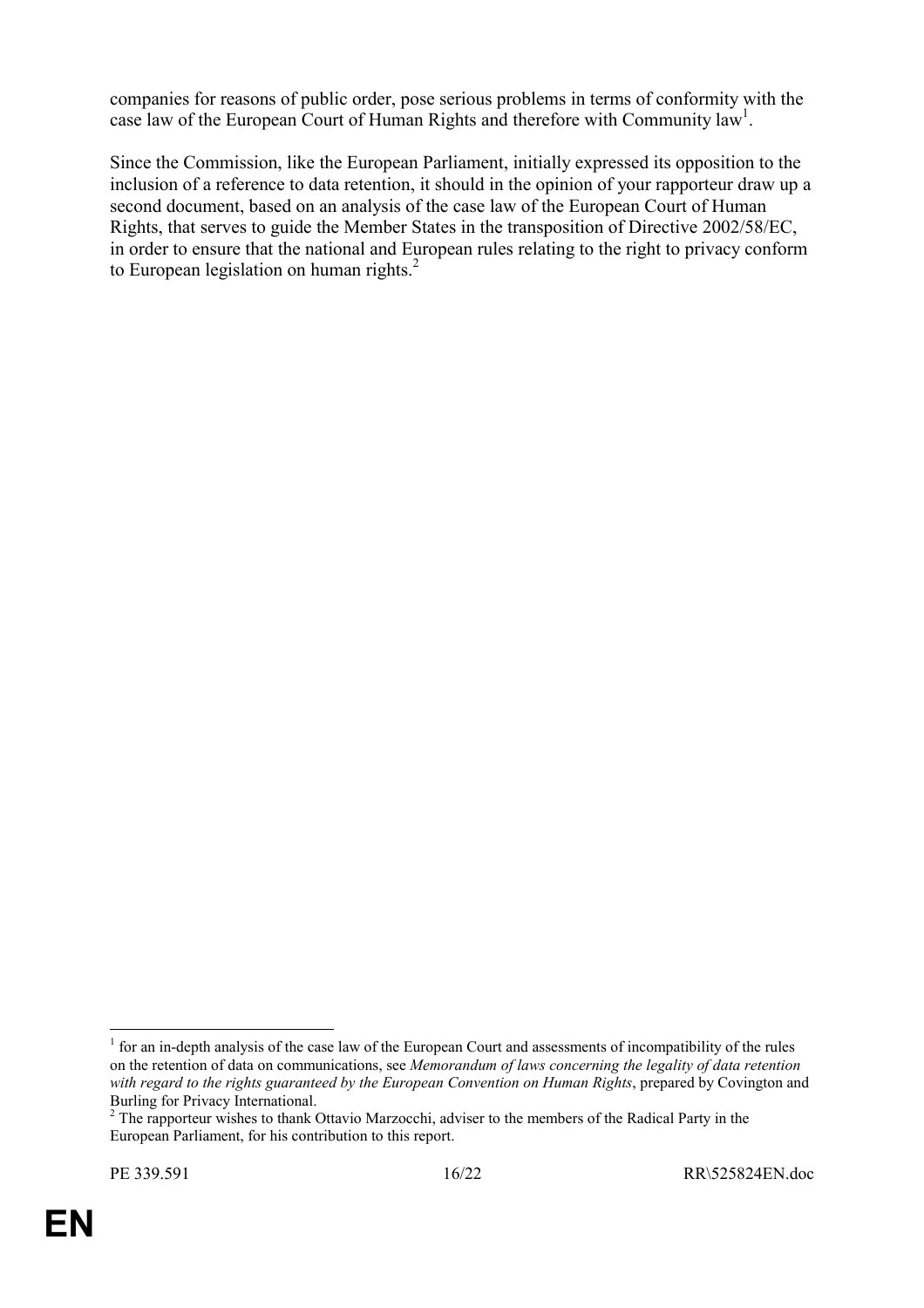28 January 2004

# **OPINION OF THE COMMITTEE ON LEGAL AFFAIRS AND THE INTERNAL MARKET**

for the Committee on Citizens' Freedoms and Rights, Justice and Home Affairs

on the first report on the implementation of the Data Protection Directive  $(COM(2003) 265 - C5 - 0375/2003 - 2003/2153(NI)) (95/46/EC)$ 

Draftswoman: Anne-Marie Schaffner

# **PROCEDURE**

The Committee on Legal Affairs and the Internal Market appointed Anne-Marie Schaffner draftswoman at its meeting of 7 July 2003.

It considered the draft opinion at its meetings of 2 December 2003 and 22 January 2004.

At the latter/last meeting it adopted the following suggestions unanimously.

The following were present for the vote: Giuseppe Gargani (chairman), Bill Miller (vicechairman), Anne-Marie Schaffner (draftswoman), Uma Aaltonen, Paolo Bartolozzi, Luis Berenguer Fuster (for Maria Berger), Ward Beysen, Bert Doorn, Raina A. Mercedes Echerer (for Brian Crowley pursuant to Rule 153(2)), Janelly Fourtou, Marie-Françoise Garaud, José María Gil-Robles Gil-Delgado, Kurt Lechner, Klaus-Heiner Lehne, Sir Neil MacCormick, Manuel Medina Ortega, Elena Ornella Paciotti, Marianne L.P. Thyssen, Ian Twinn (for Rainer Wieland), Diana Wallis, Joachim Wuermeling and Stefano Zappalà.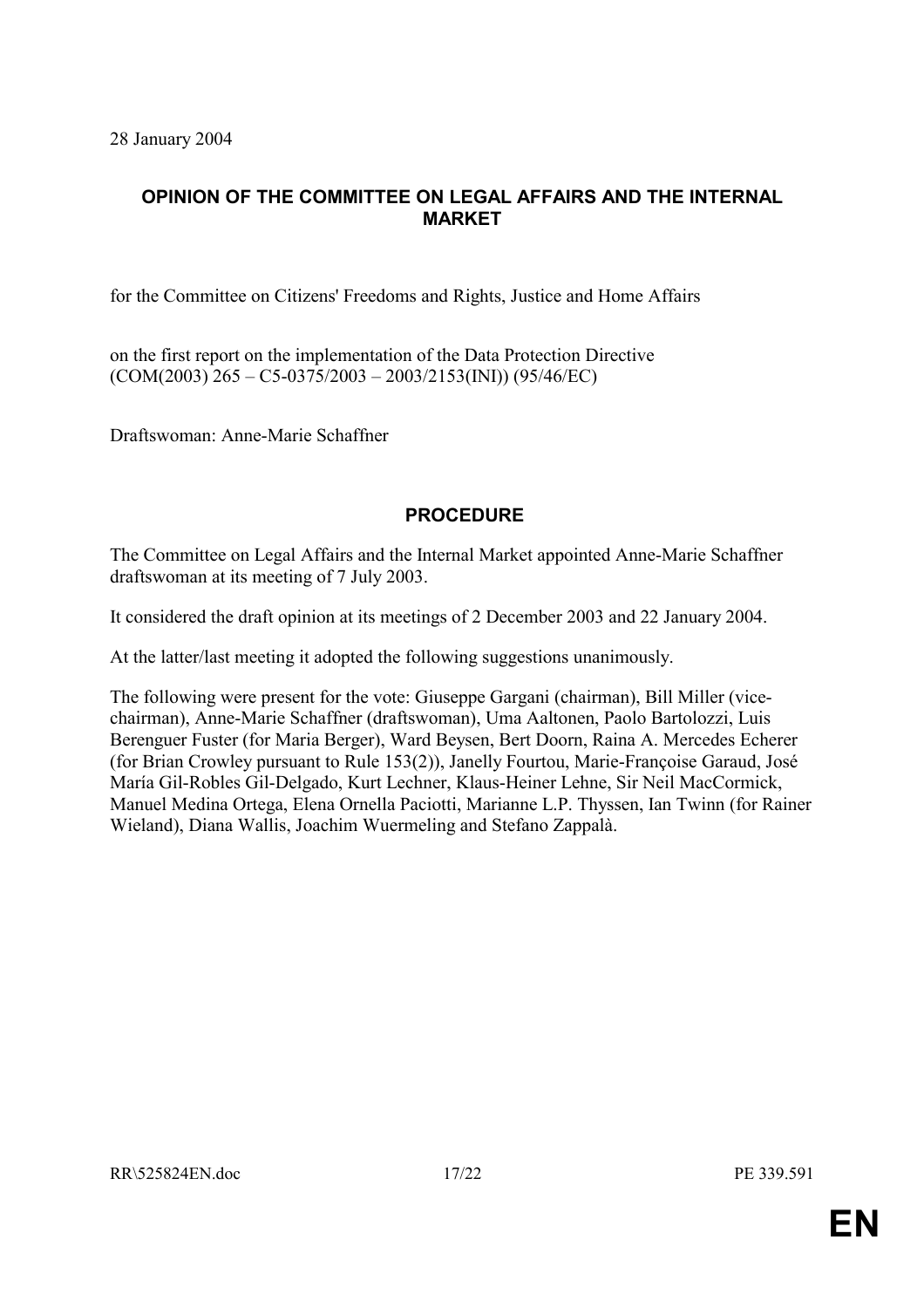# **CONCLUSIONS**

The Committee on Legal Affairs and the Internal Market calls on the Committee on Citizens' Freedoms and Rights, Justice and Home Affairs, as the committee responsible, to incorporate the following suggestions into its motion for a resolution:

- 1. Considers that the 1995 Data Protection Directive has attained its objective of removing many barriers to the free movement of personal data between the Member States and of providing a high standard of protection in the Community;
- 2. Considers, like the Commission, that it is too early to propose amendments to the Directive, given the Member States' very limited experience with applying it;
- 3. Welcomes, accordingly, the Commission's proposal to set up a work programme based on cooperation among the Member States, on the one hand, and between the Member States and the Commission, on the other; hopes that the Commission will examine the results of that work programme in great detail with a view to formulating, if necessary, amendments to the Directive at an early date;
- 4. Points out that Europe will have 25 Members as from 1 May 2004, and urges all the Member States to adapt their legislation to bring it into line with the provisions of the Directive; also urges the new Member States to allocate sufficient resources to their supervisory authorities and to introduce impartial arrangements for appointing members of those authorities so as to ensure the latter's independence and full cooperation with their partners within the European Union;
- 5. Points out that the completion of the internal market is conditional upon guaranteed data protection; accordingly, calls on the Commission to highlight the areas in which diverging interpretations of the Directive are hampering the smooth operation of the internal market, and to report on this to the European Parliament;
- 6. Regrets the fact that the tardy implementation of the Directive by the Member States and the continuing differences in the way in which it is applied at national level have prevented economic operators from drawing maximum benefit from it, and have blocked some cross-border activities within the European Union;
- 7. Stresses that the free movement of personal data is vital for the smooth operation of virtually all Union-wide economic activities; it is therefore necessary to resolve these differences of interpretation as soon as possible, to enable multinational organisations to frame pan-European data protection policies;
- 8. Stresses the need for the Member States and the European institutions to adopt an equivalent level of protection of fundamental rights and protection of individuals in applying both Directive 95/46/EC and Regulation (EC) No 45/2001 on data protection.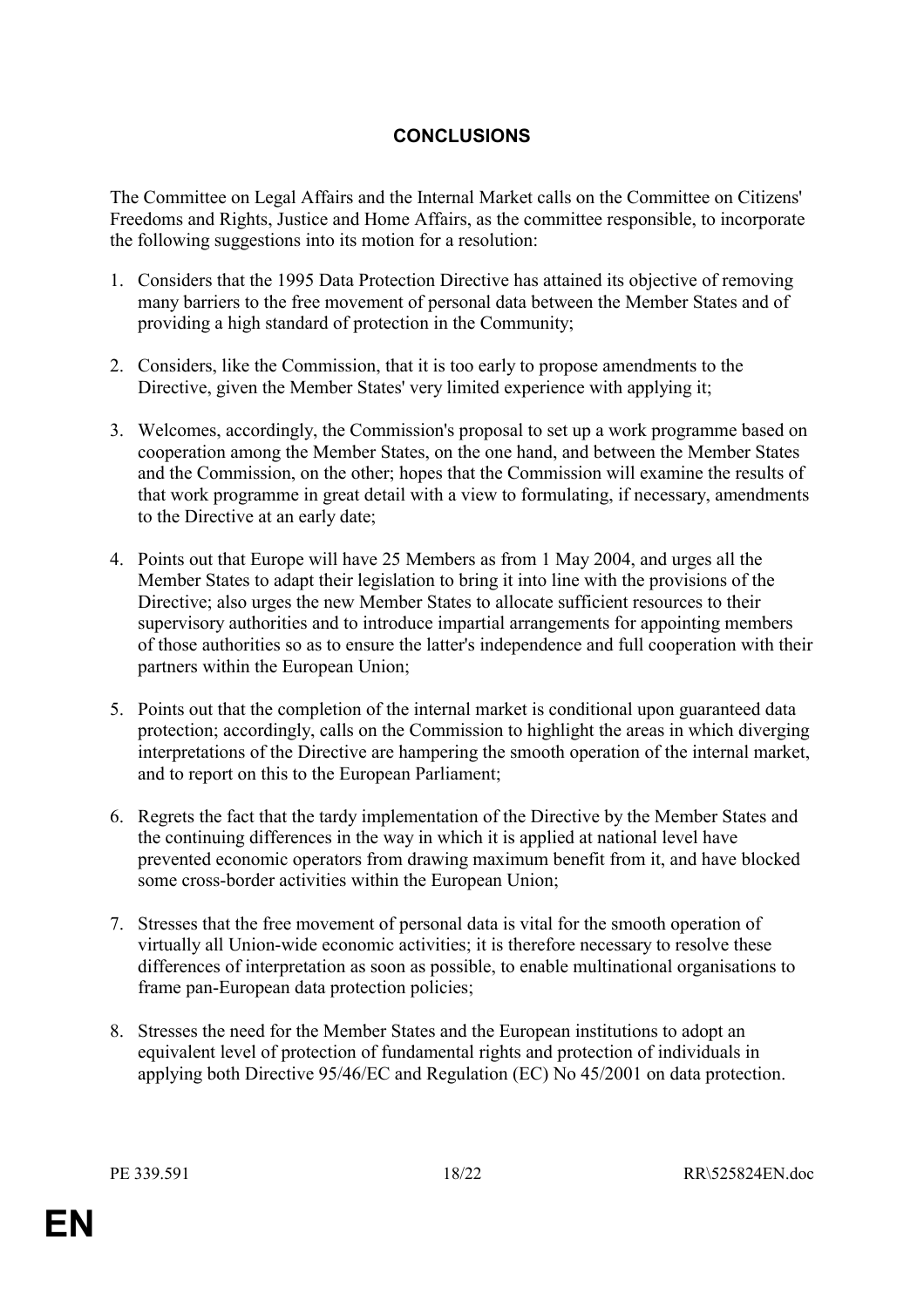- 9. Calls on the Commission to adopt an approach seeking to harmonise this Directive with other legislative provisions, such as the proposal for a European Parliament and Council directive for the approximation of laws, regulations and administrative provisions of the Member States concerning consumer credit, in order to avoid inconsistencies between such proposals;
- 10. Reiterates the call made by the European Parliament in its resolution on the transmission of personal data by airlines in the case of transatlantic flights<sup>[1](#page-18-0)</sup> and expresses its wish to see that call implemented.

 $\overline{a}$ 

<span id="page-18-0"></span><sup>1</sup> Resolution B5-0411/2003 of 9 October 2003.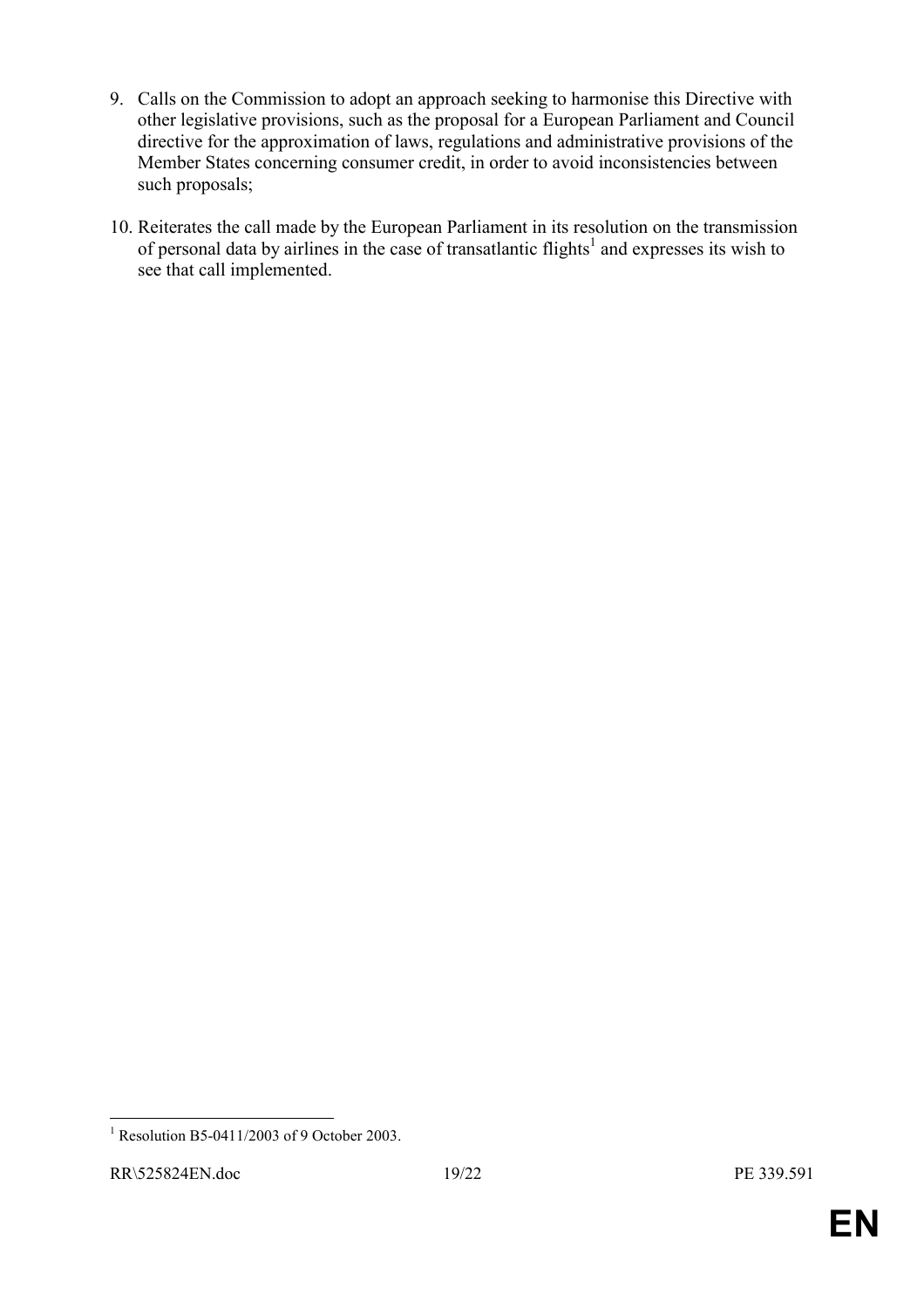# **OPINION OF THE COMMITTEE ON INDUSTRY, EXTERNAL TRADE, RESEARCH AND ENERGY**

for the Committee on Citizens' Freedoms and Rights, Justice and Home Affairs

on the first report on the implementation of the Data Protection Directive (95/46/EC)  $(COM(2003) 265 - C5 - 0375/2003 - 2003/2153(INI))$ 

Draftswoman: Myrsini Zorba

### **PROCEDURE**

The Committee on Industry, External Trade, Research and Energy appointed Myrsini Zorba draftsman at its meeting of 20 October 2003.

It considered the draft opinion at its meetings of 2 December 2003 and 27 January 2004.

At the last meeting it adopted the following suggestions unanimously.

The following were present for the vote: Luis Berenguer Fuster (chairman), Yves Piétrasanta (vice-chairman), , Myrsini Zorba (draftswoman), Sir Robert Atkins, Felipe Camisón Asensio (for Guido Bodrato), Giles Bryan Chichester, Nicholas Clegg, Willy C.E.H. De Clercq, Concepció Ferrer, Francesco Fiori (for Michel Hansenne), Colette Flesch, Glyn Ford (for Massimo Carraro), Norbert Glante, Hans Karlsson, Helmut Kuhne (for Harlem Désir), Caroline Lucas, Eryl Margaret McNally, Hans-Peter Martin (for Rolf Linkohr), Ana Miranda de Lage, Angelika Niebler, Reino Paasilinna, Paolo Pastorelli, Godelieve Quisthoudt-Rowohl, Imelda Mary Read, Mechtild Rothe, Christian Foldberg Rovsing, Martin , Konrad K. Schwaiger, Esko Olavi Seppänen, Claude Turmes, W.G. van Velzen, Alejo Vidal-Quadras Roca and Olga Zrihen Zaari.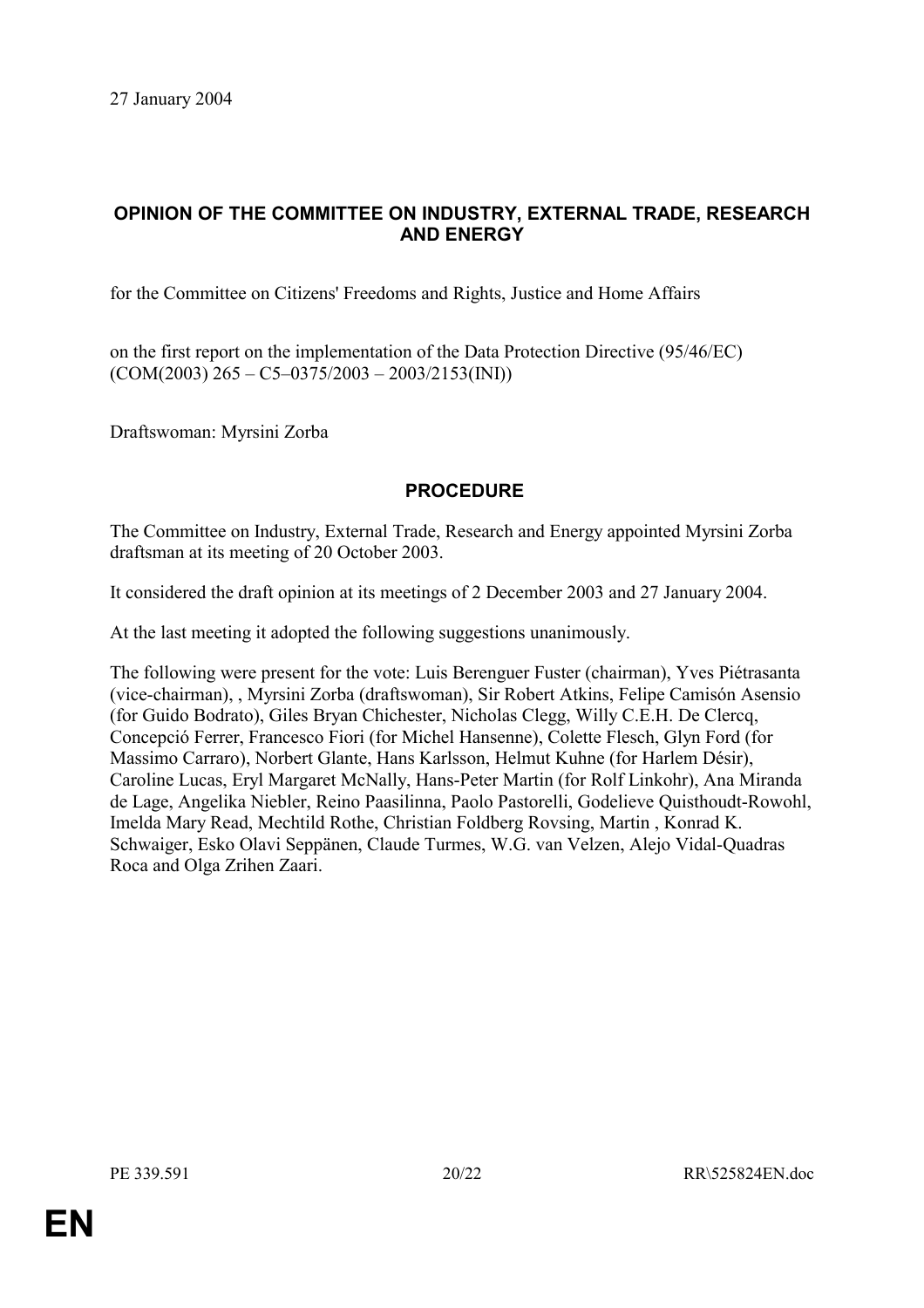# **SUGGESTIONS**

The Committee on Industry, External Trade, Research and Energy calls on the Committee on Citizens' Freedoms and Rights, Justice and Home Affairs, as the committee responsible, to incorporate the following suggestions in its motion for a resolution:

- A. whereas the average citizen needs to know better the risks and the possibilities related to the disclosure of personal data concerning him/her,
- B. whereas in the Internet's global information society context, solutions cannot be found within the EU only,
- C. whereas personal data protection infringements (concerning EU citizens' data) are likely to take place more in third countries than in the Member States,
- D. whereas OECD guidelines on the "Protection of Privacy and Transborder Flows of personal Data", adopted in 23 September 1980 and the Council of Europe "Convention For the Protection of Individuals with Regard to Automatic Processing of Personal Data Council of Europe, Signed January 28, 1981 Entered into force October 1, 1985" don't seem to be internationally applied,
- 1. Points out that heterogeneous national data protection laws hinder the development of the internal market and therefore asks the Commission to support member States to interpret and apply the directive in a consistent way;
- 2. Underlines that, in particular, more homogeneity is needed with reference both to notification of processing operations and in the field of information provisions due by data controllers;
- 3. Welcomes the intention of the Commission of simplifying the regulatory framework for enterprises in the field of requirements for international transfers of data;
- 4. Believes that a proper implementation of the Data protection directive cannot be realised without a permanent consultation amongst member States national Authorities, national institutions, the business community and consumers' organisations;
- 5. Stresses the need to provide high and effective standards of data protection taking account of the latest technological development liked to the Information society;
- 6. Recalls the adoption of the directive on Privacy and Electronic communications, which foresees a particular implementation of the principles embodied in the Data Protection directive;
- 7. Asks the Commission to take action toward those member States that have not respected the deadline of 31 October 2003 for implementing the directive on Privacy and Electronic Communications;
- 8. Asks the Member States to respect criteria of legal clarity and legal security for a better regulation when implementing the directive in order to avoid any unnecessary burden on enterprises and particularly to SMEs;

RR\525824EN.doc 21/22 PE 339.591